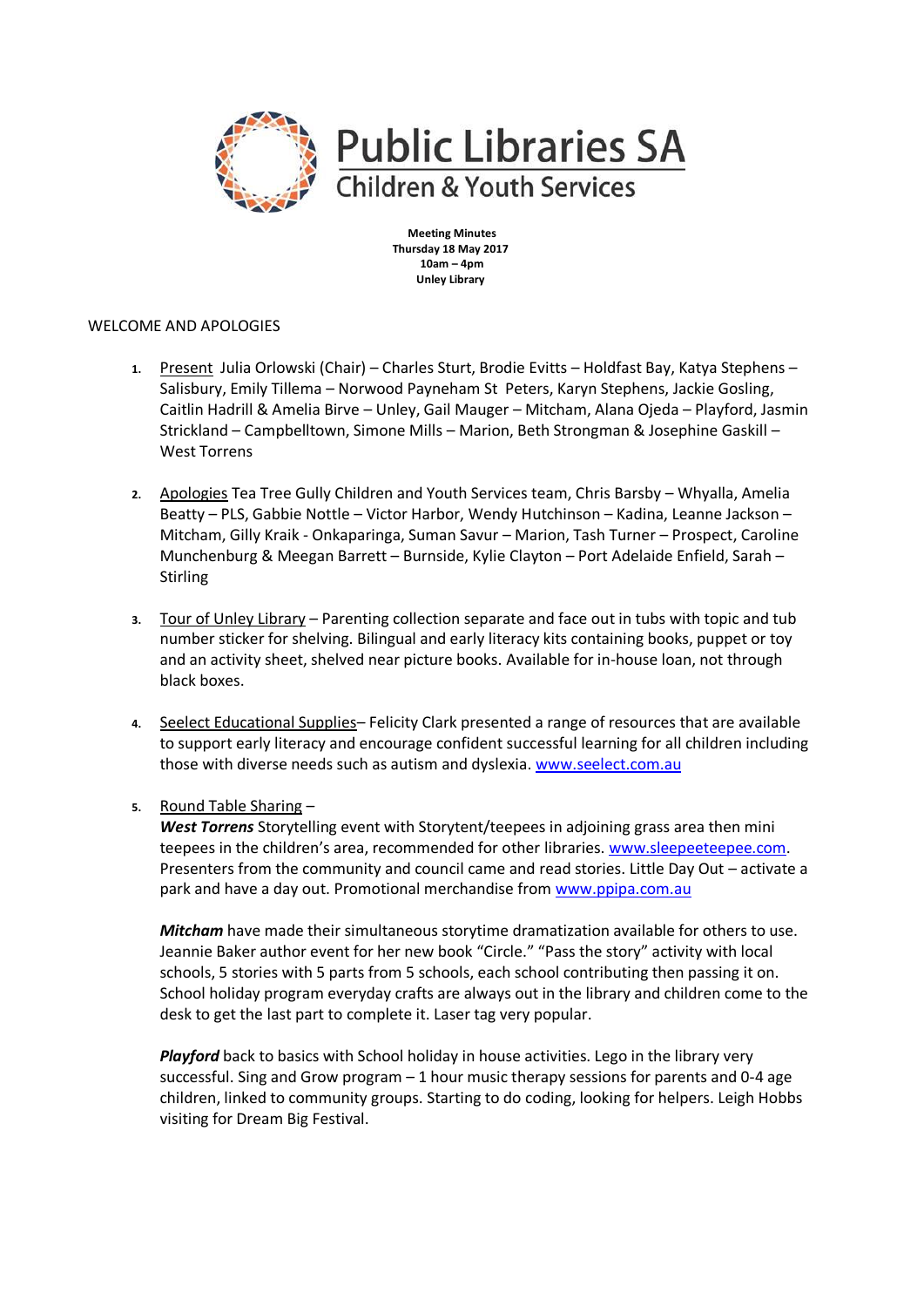*Norwood Payneham St Peters* autonomous Lego Club after school 4.30-7pm Tuesdays, not directed but semi supervised. Outdoor and family events are popular e.g. painting in the park. All ages craft sessions working well. Scouts come'n'try archery session.

*Salisbury* new digital literacy officer to do some coding. Lego photography session. Better attendance since starting to charge for some sessions. Bricks and Bots Lego Mindstorm kits – club starting up soon. Reduced a Storytime and a Babytime and started "Read Play Learn" STEAM focus interactive experiences for 0-5year olds, well received. TAFE community development students evaluating programs and surveying parents to get feedback.

*Unley* SHP youth succulent plant pot decorating, Adelaide terrariums. Changing age range from 12-25 to 10+ for youth. Young creative group – art, film making manga etc. Fantasy writers group. Storytime at Council's Festival of Mud event. *Port Adelaide* sensory needs Storytime starting for children with sensory processing needs. Sumo suits – very low attendance, not booked. School holidays craft was popular.

*Holdfast* Code Club – 6 week program for 6 kids, 1 staff member, a project each week. Launched 1001 Books Before School, just over 100 registered. Storytime - working with Sacred Heart students bringing instruments and playing nursery rhymes. [www.stemnest.com.au](http://www.stemnest.com.au/) activities linked to the Australian curriculum.

*Charles Sturt* Leigh Hobbs visiting for Dream Big Festival. Getting Lego Mindstorm EV3 robots and would like to an after school club.

*Adelaide Hills* recently got Dash and Dot robots and Makey Makeys – any info from other libraries that have used them would be appreciated. Starting to program more STEAM/STEM activities, looking for contractors to support/deliver/present these if other libraries can recommend any. Stirling will host the next meeting, but need reschedule to Tuesday 12 September – Julia will communicate this via OneForum.

**Campbelltown** January messy play day outdoors. Creating a "room of requirement" for a 20<sup>th</sup> anniversary Harry Potter themed event. Augmented reality, video editing, green screen. Linking augmented reality to local history (interactive wall quilt display). Link with schools – library tours and mock council meeting. Big games day, Lego Day, bunny word search for Easter, Imagination Playground. Successful steampunk jewellery craft. Tech lab every SHP.

*Tea Tree Gully* recommending the "Funny Farmer" interactive musical stage show for 3-8 year olds, 45 minute show + 15 minute meet and greet with characters, very professional. [www.pjoaten.com,](http://www.pjoaten.com/) facebook.com/pjoatenentertainer.

*Marion* more family events – miniature worlds e.g. fairy garden, goblin homes, battlefields. Code Club doing well, 1 group each term, new project each term. Saturday robotics club, externally run, but in library. "Step out in Style" – contractor - decorating plain white canvas shoes. Lego day – big barrel delivered. Juggling/hula hoop workshops, art workshops. Robogals – robot sumo wrestling. Bunnings – DIY worm tower. Nutritionist – 3 week hands on family workshop (volunteers work with kids while parents in course), portion sizes, ages and stages etc. Baby playmates day at each branch.

**6.** Foundations for Learning – paediatric occupational therapist Shelley Peart presented some insights into school readiness from an occupational therapy perspective. She gave an overview of developmental milestones and skills that children need to develop to participate